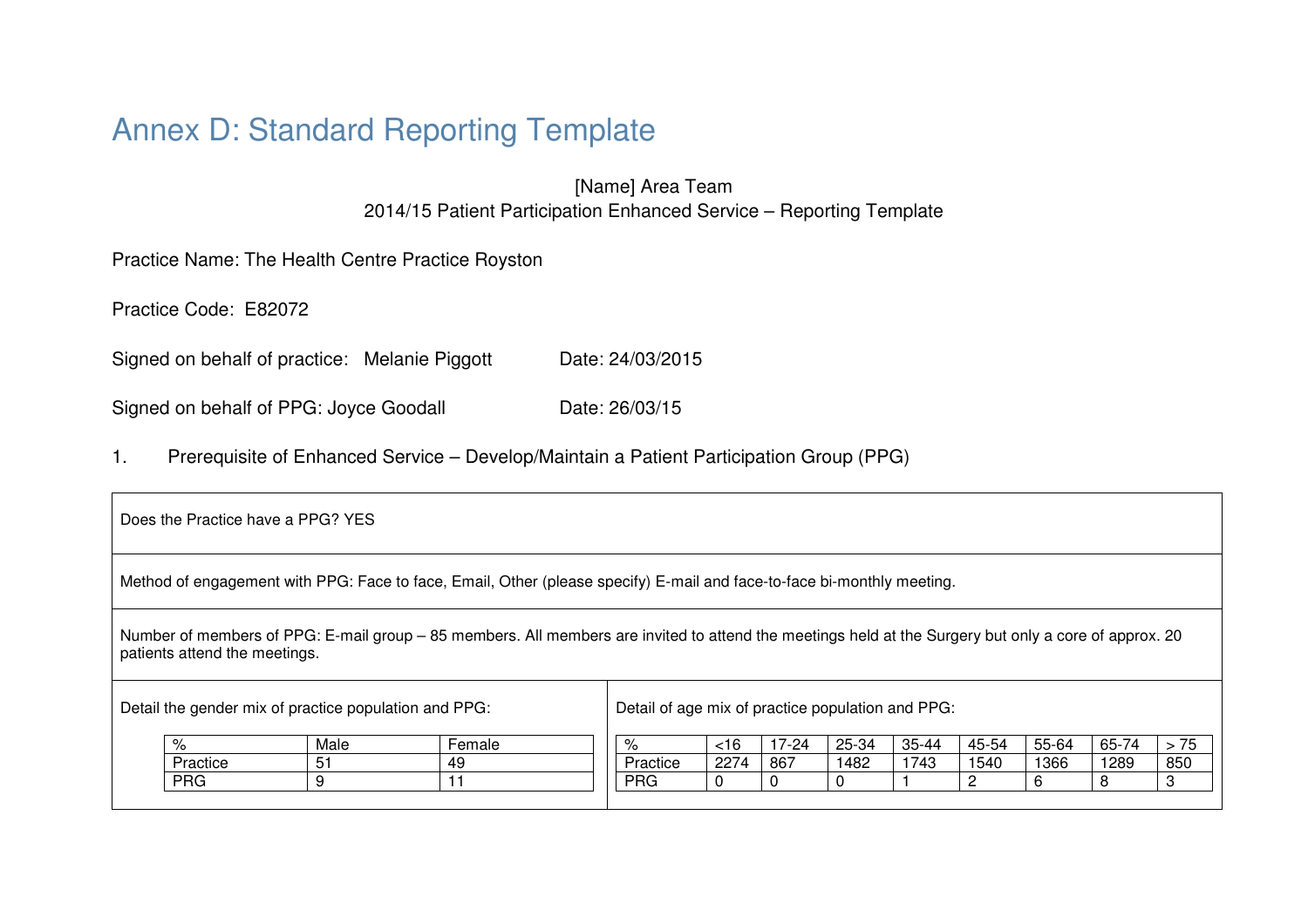Detail the ethnic background of your practice population and PRG: We do not have ethnicity recorded for all our patients so the information provided does not equal the number of registered patients.

|            | White          |       |                |       | Mixed/ multiple ethnic groups |              |        |       |  |  |
|------------|----------------|-------|----------------|-------|-------------------------------|--------------|--------|-------|--|--|
|            | <b>British</b> | Irish | Gypsy or Irish | Other | White &black                  | White &black | White  | Other |  |  |
|            |                |       | traveller      | white | Caribbean                     | African      | &Asian | mixed |  |  |
| Practice   | 2983           | 46    |                | 265   | 20                            | 24           | 22     | 26    |  |  |
| <b>PRG</b> | 19             |       |                |       |                               |              |        |       |  |  |

|          | Asian/Asian British |           |             |         |                |         | Black/African/Caribbean/Black British |                       |      |              |
|----------|---------------------|-----------|-------------|---------|----------------|---------|---------------------------------------|-----------------------|------|--------------|
|          | Indian              | Pakistani | Bangladeshi | Chinese | Other<br>Asian | African | Caribbean                             | Other<br><b>Black</b> | Arab | Anv<br>other |
| Practice | -42                 |           | 25          | 29      | $\sim$         | 18      | 13                                    | 10<br>ن ا             |      |              |
| PRG      |                     |           |             |         |                |         |                                       |                       |      |              |

Describe steps taken to ensure that the PPG is representative of the practice population in terms of gender, age and ethnic background and other members of the practice population:

Sign-up sheets are available in reception.

 There is an advertisement on the waiting room television and a poster is displayed asking patients if they would like to join the group.Each new patient that registers is given an invitation to join the group.

There is information and a joining form that can be downloaded from our website.

The GP who is hosting the group this year has also invited patients to join the group at the end of consultations, where appropriate. This information is available to all our patients regardless of age/gender or ethnicity.

6 new patients have attended the meetings this year.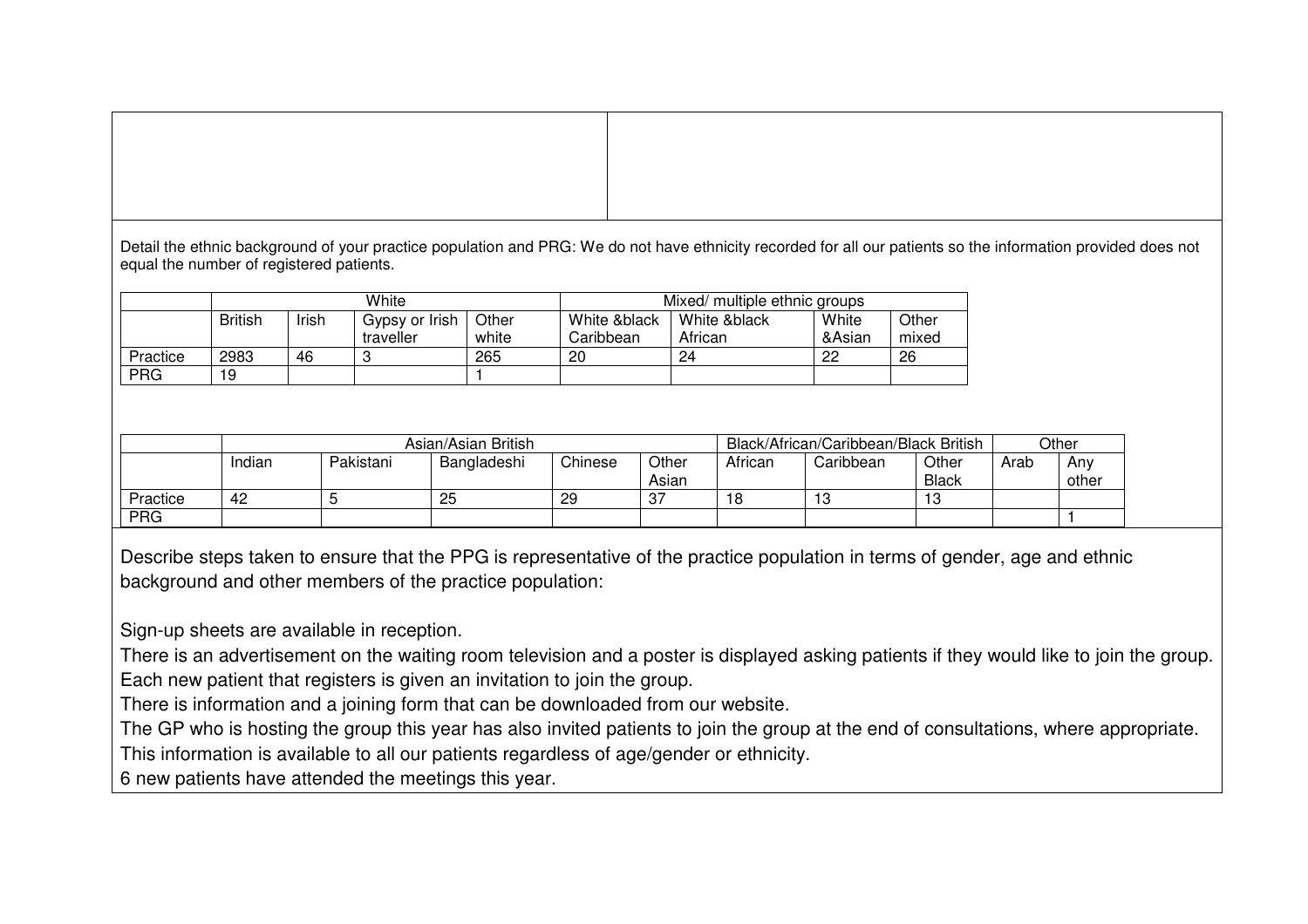Are there any specific characteristics of your practice population which means that other groups should be included in the PPG? e.g. a large student population, significant number of jobseekers, large numbers of nursing homes, or a LGBT community? NO

If you have answered yes, please outline measures taken to include those specific groups and whether those measures were successful:

## 2. Review of patient feedback

Outline the sources of feedback that were reviewed during the year:

From patient complaints/compliments From PRG meetings Feedback for CATCH rep after he attended CATCH PRG meetings. From local press reports – concerning the re-development of the hospital site Feedback that has been given to staff by patients Friends and Family Test – started January 2015 but few received.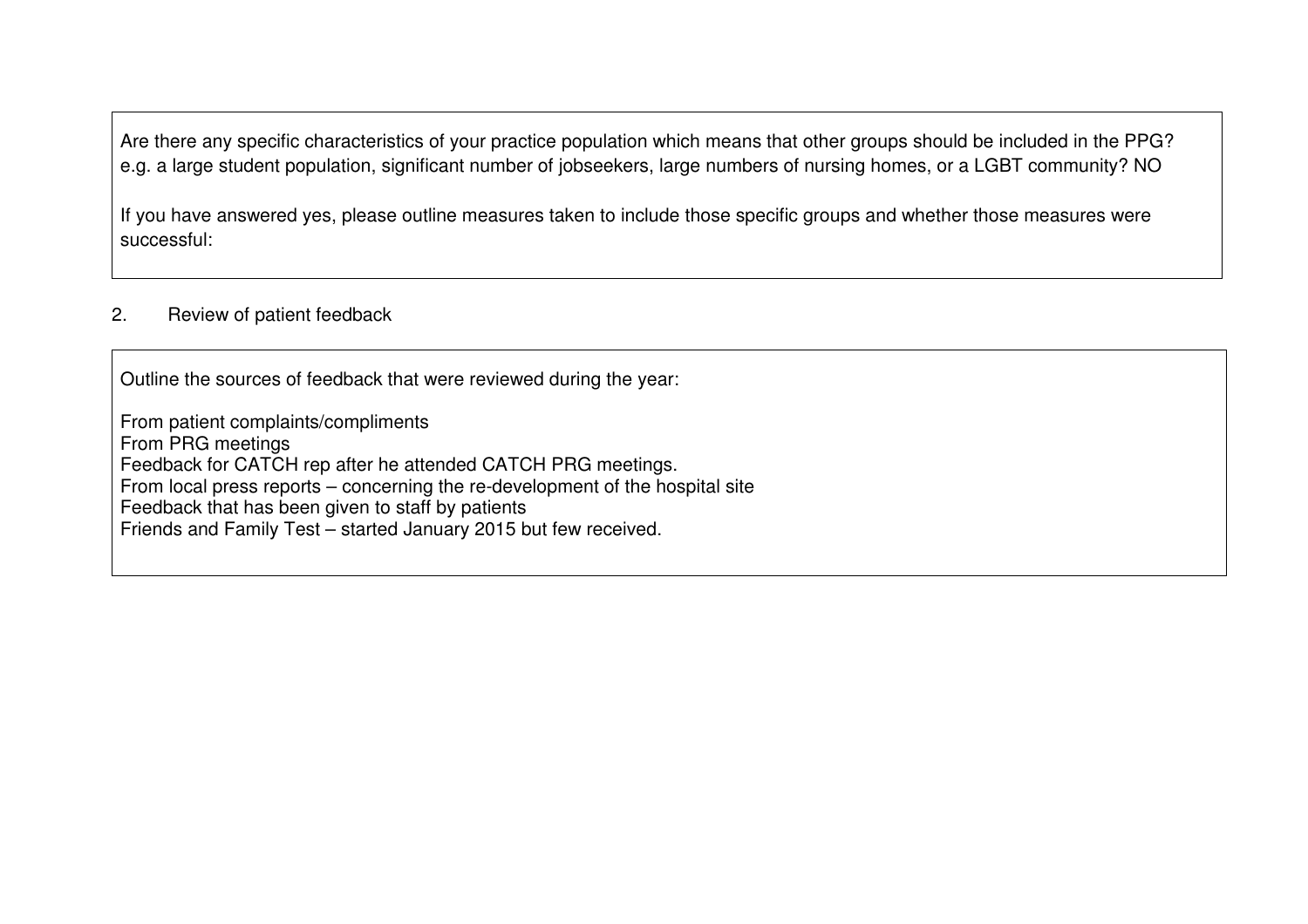# 3. Action plan priority areas and implementation

## Priority area 1

Description of priority area:

Having to recruit a new phlebotomist, new practice nurse and long periods of absence in the nursing team, and the impact that this had on appointment availability.

What actions were taken to address the priority?

We discussed the impact of staff shortages on the patients and surgery, as well as recruitment difficulties, at PRG meetings. Discussed the recruitment process and considered alternative ways of recruiting staff. Discussed ideas, and with the agreement of the group, offer longer phlebotomy clinic sessions and therefore more appointments.

Result of actions and impact on patients and carers (including how publicised):

A new phlebotomist was employed however there was a gap between the previous phlebotomist leaving and the new member of staff starting; extra time had to be allowed for her to settle in to the practice. As we had a high demand for blood tests those patients that were able were asked to attend either Addenbrooke's or Sainsbury's in Cambridge (hold a clinic in store staffed by Addenbrooke's phlebotomists) to have their blood taken. Some patients were happy to attend these clinics but some were not. One patient who complained then came along to a PRG meeting and has continued to attend the meetings. Following discussions with the PRG and partners we extended the time of the phlebotomy clinics to allow more appointments to be booked, the clinic now runs until 3.30pm. This has dramatically reduced the number of patients that are asked to attend the alternative clinics and also gives more flexibility to patients when booking blood tests. This area has been reviewed at subsequent PRG meetings. Notices were displayed in the waiting room apologising for the lack of appointments.

 During this year two of the practice nurses have had extended periods of sick leave and another has retired after 26 years of service. We shared our recruiting difficulties and that we had managed to employ one part-time nurse but were still trying to recruit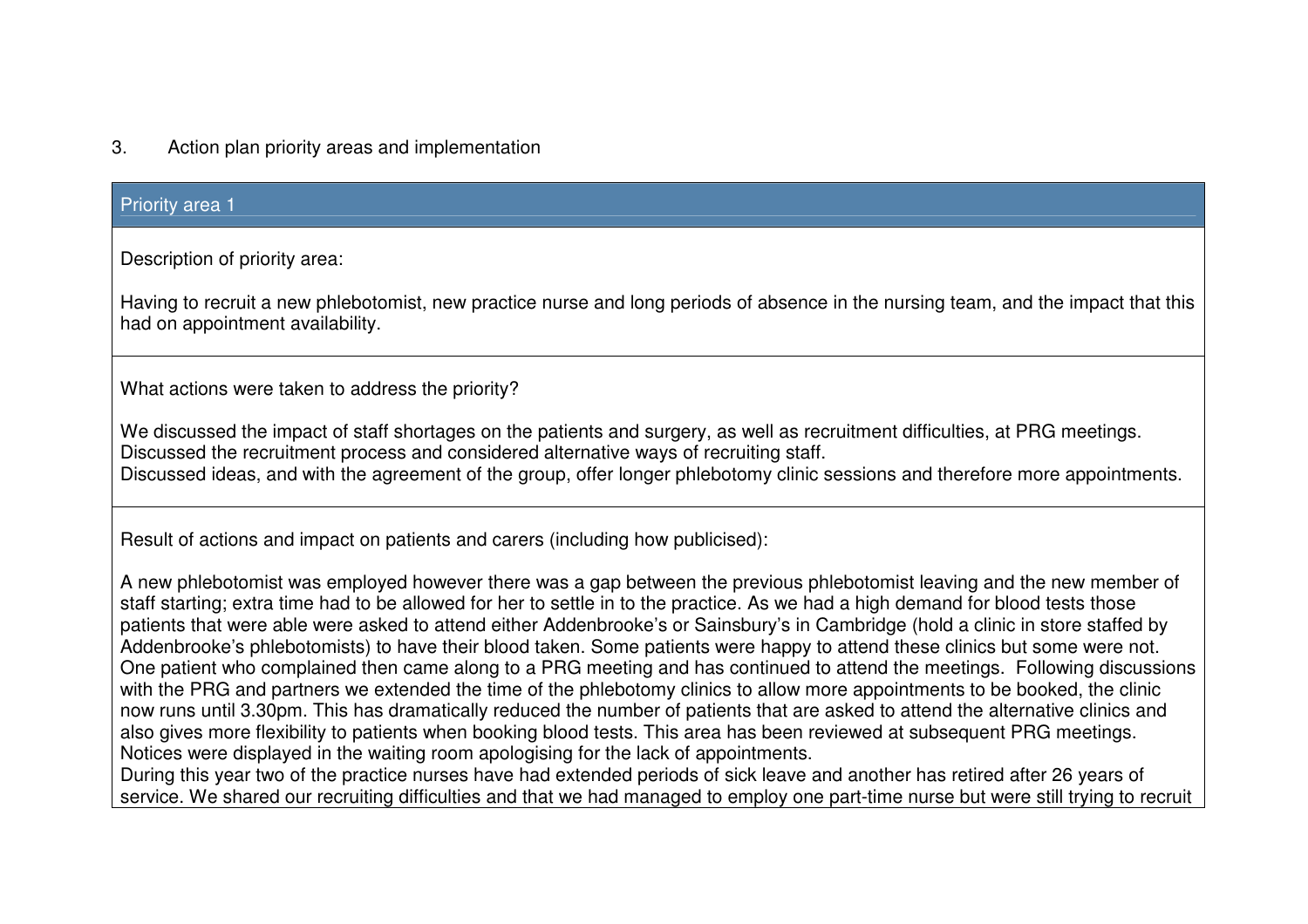another. The group wondered if we had considered employing nurses from agencies based abroad in a similar way to hospitals, we talked through the differences in the role of a practice nurse and hospital nurse and that this would be difficult to do. Our two nurses have now returned from sick leave and are back to normal duties, our new practice nurse has settled in very well. We continue to try to recruit another nurse.

A copy of the minutes of every meeting is e-mailed to all 85 members of the group, not just those who attend the meetings.

## Priority area 2

Description of priority area:

 To have a triage clinic run by the duty GP each day to deal with urgent appointment requests for their own patients and patients of GPs who are not in surgery that day.

What actions were taken to address the priority?

The duty GP works from a triage list, all urgent requests are added to this list, the duty GP then triages and offers an appointment or telephones the patient or sometimes both. The receptionist takes a brief explanation from the patient explaining why the appointment is needed and this is added to the triage list. Patients are asked to provide a mobile number where possible.The receptionists also establish how quickly the patient can get to the surgery in case they are working out of town.

Result of actions and impact on patients and carers (including how publicised):

Service working very well. Patients are happy with this system. Regularly reviewed in the first six months.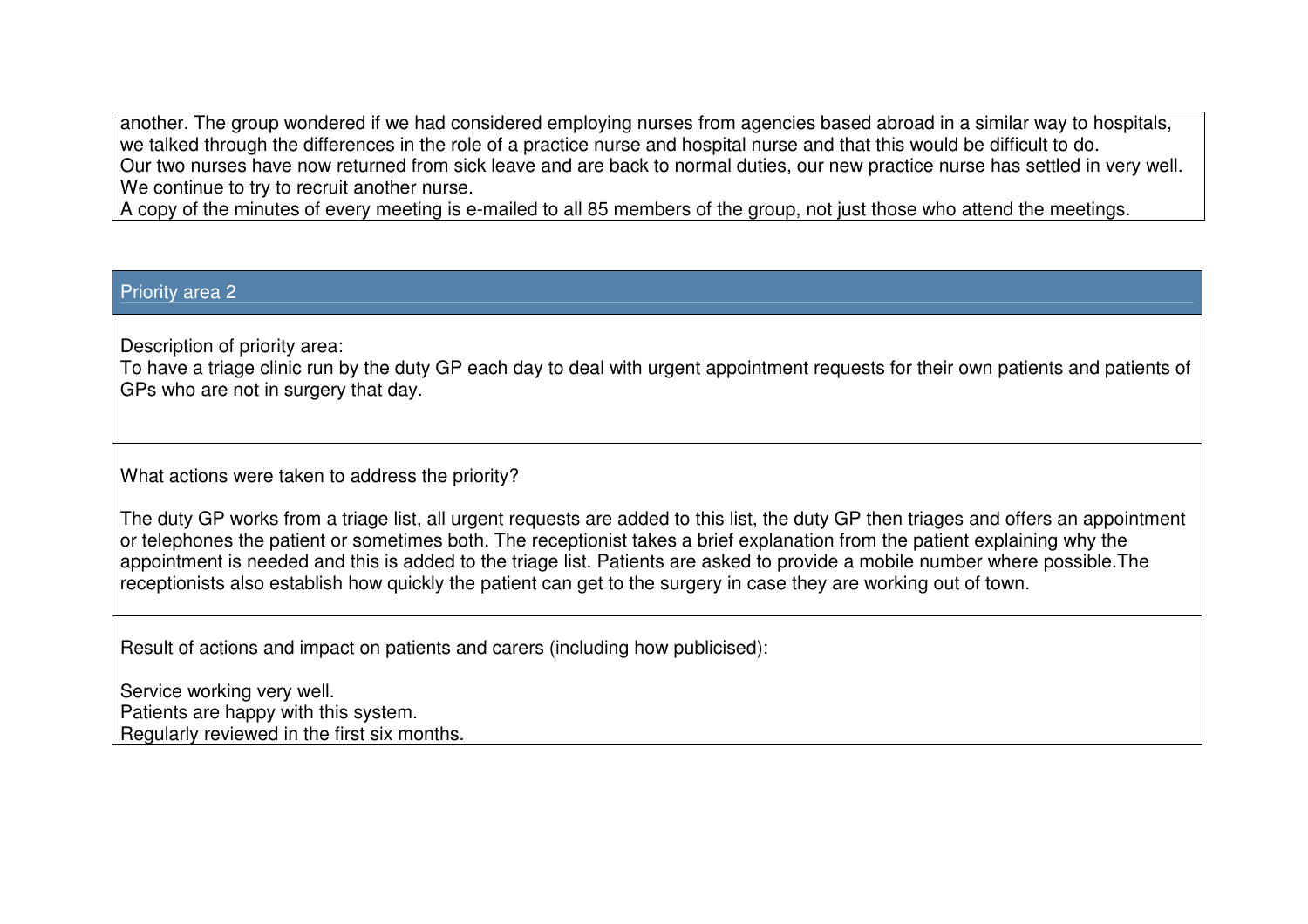## Priority area 3

Description of priority area: For new members of the PRG to understand the purpose of the group. New members had attended the meeting in April 2014 and were unclear of the purpose of the group.

What actions were taken to address the priority?

We reviewed and agreed the statement of purpose of our PRG.

Statement of Purpose for The Health Centre Practice Patient Participation Group

The purpose of the group is to provide feedback to the Doctors and management of the Practice to assist them in the objective of providing the best and most efficient service to meet the patients' needs.

Result of actions and impact on patients and carers (including how publicised):

 The members of the group who attend our meetings feel that the PRG should concentrate on the Health Centre and how they could help us to provide the best and most efficient service for our patients. We have spent a lot of our time discussing the possible re-development of the Royston Hospital site and wider issues, such as the Older People's Service. While these issues are important the group felt they were not relevant to the PRG.

 We will encourage a member of each team in the Health Centre to attend a meeting and give a brief talk on their department and their role. It is hoped that this will help the group to gain a better understanding of how the practice runs and help the PRG with any future suggestions on making improvements or changes.

 Any changes that are made will be advertised in the surgery for patients to see, either on the television screen, posters or both. A copy of the minutes of every meeting is e-mailed to all 85 members of the group, not just those who attend the meetings.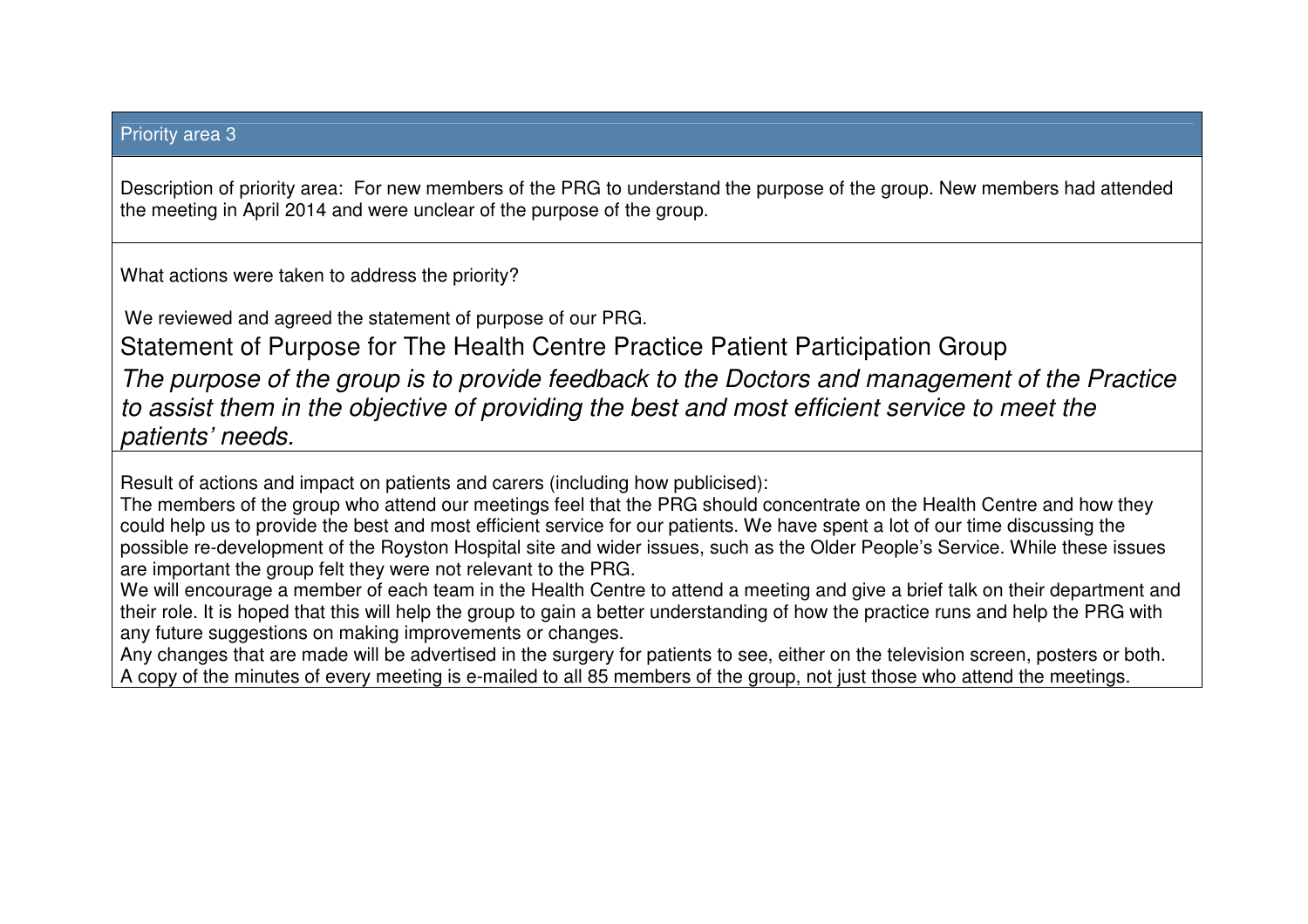Progress on previous years

If you have participated in this scheme for more than one year, outline progress made on issues raised in the previous year(s):

We have run a PRG since 2011 and held regular two monthly meetings. One of the practice GPs attends the meetings for 12 months and then the next one takes over.

From our meetings in 2013/14 one of the items that members of the PRG were very keen to have re-instated was the screen used to call patients when it was time for their appointment. This had not been installed when we changed to SystmOne and the GPs were told they would have to purchase their own screen. We were then provided with the screen free of charge as it was part of our original contract. This has now been fitted and is working well.

Patients were very concerned about care.data and the lack of information given to them by NHS England, as there has been no further progress it has not been discussed again.

We try to respond to all patient suggestions in a positive manner.

We are keen for the PRG to continue to discuss issues around the Health Centre and become more involved.